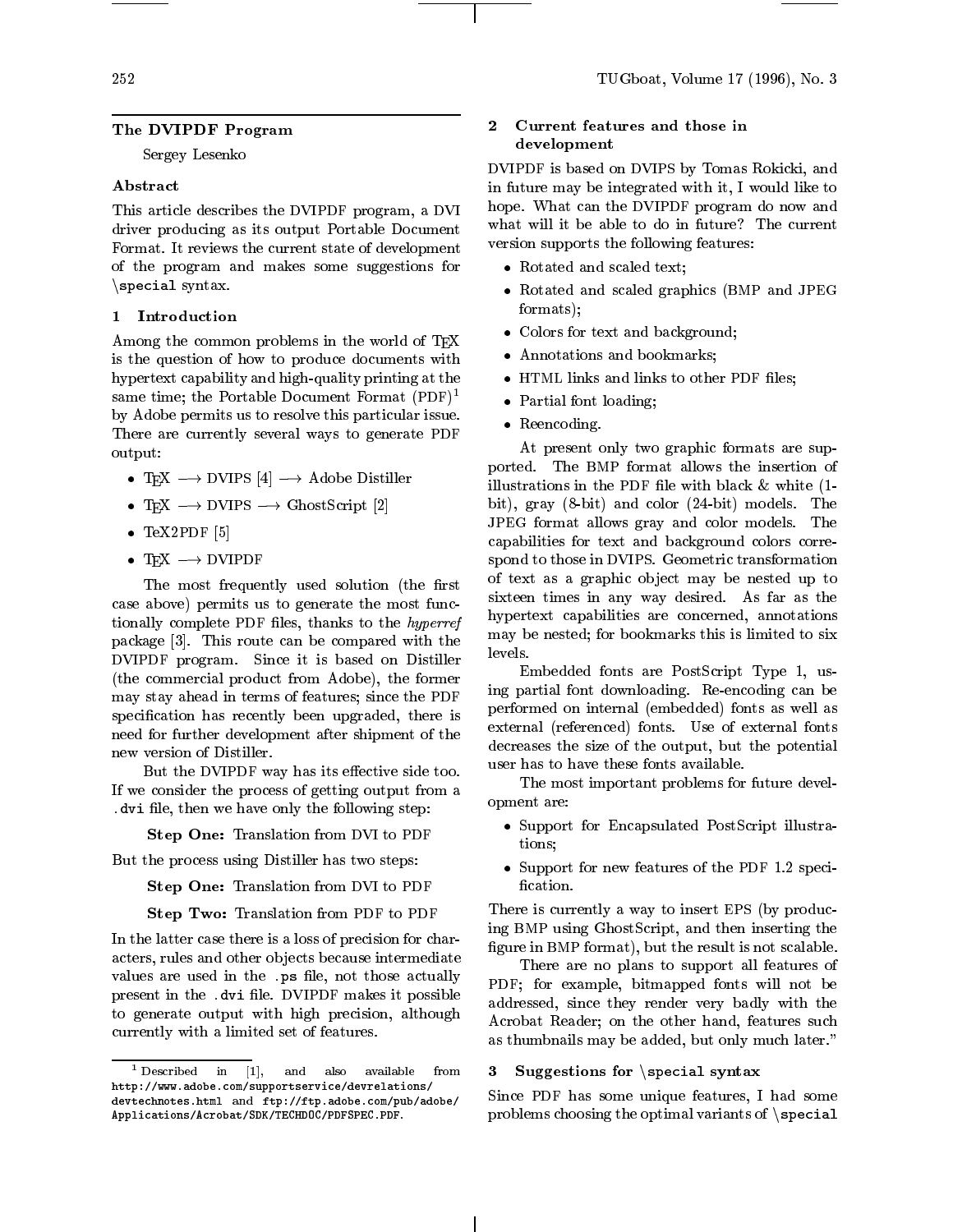





commands. Let us consider two variants and call them universal and pdf :

- $\bullet$  universal to support existing \special conventions;
- *pdf* to be oriented only to PDF output.

The universal  $\simeq$  special permits us to generate either a .ps file or a .pdf file from the same .dvi file. This is very useful, if we distribute only the . dvi file without TEX sources. However, the  $uni$  $versal$  \special may need some information only for PostScript output, and some destined solely for Distiller. This leads to redundancy and increased size of the .dvi file.

The  $pdf \simeq$  special is more compact and simpler for parsing; since PDF is developing as a standard format, it seems that this second way is preferable, and this was what I have implemented in the current version of DVIPDF.

I would like to introduce some suggestions for syntax:

- pdf: first token to identify a pdf \special;
- /ABC  $-$  token consisting only of uppercase characters for definition of type;
- /Abc or /abc  $-$  token for subtype;
- Abc or abc  $-$  alphabetic parameters;
- $\bullet$  123 or 123.000 numeric parameters;
- $\bullet$  << and >>  $\circ$  tokens to mark push and pop.

The above syntax description makes for simple parsing of the .dvi file. Some examples are offered in the following table: